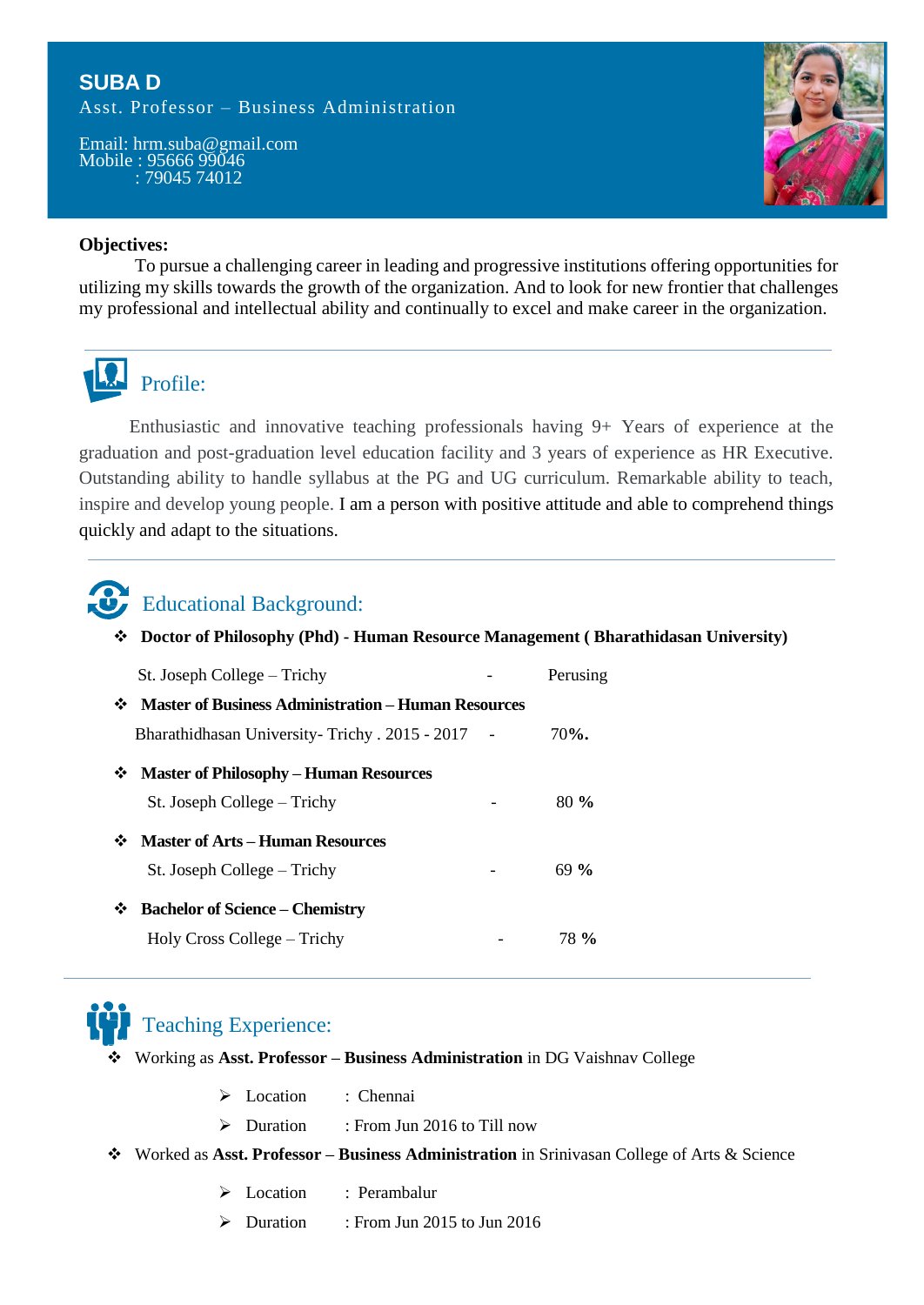#### Worked as Asst. Professor –SRM Institute of Hotel Management and Catering Science

Location : Trichy.

Duration : From Sep 2012 to Apr 2013

- Worked as **Lecturer – Business Administration** in St. Joseph College.
	- > Location : Trichy.
	- $\triangleright$  Duration : From Jun 2010 to Aug 2012
- Worked as **Lecturer Business Administration** in Pavendar Bharathidasan college of Arts & Science.
	- Execution : Trichy
	- Duration : From Jun 2005 lto Apr 2007

#### **WORK & RESPONSIBILITIES IN TEACHING CAREER**

- Handling classes UG and PG in Business Administration Department (BBA & MBA)
- Providing instructional assistance and monitored student progress.
- Advising students on academic program completion.
- Train the students for Campus Recruitment.
- Assisting in Placement Activities.
- Guiding PG projects in the field of HR

#### **Subjects Handled:**

- Business Communication
- Human Resources Management
- Training and Development
- Research Methodology
- Organizational Psychology
- Strategic Management
- Industrial Relations
- Business Ethics and Values

#### **JOURNAL PUBLICATIONS**

- Published and presented a paper on HRM in Modern Era in Primax International Journal of Commerce and Management Research - Feb 2016( ISSN : 2321- 3604)
- Published a paper on qualities of good leadership in A&E International Journal of Multidisciplinary Research – March 2016 ( ISSN 2348 – 6724)
- Published paper on Work culture and Team Management in International Journal of business intelligence & Innovations ( ISSN 2348 4705)
- Published paper on The Impact of employee performance on global economy in India and Global Economy ( ISBN 978-3-659-26231-9)
- Published paper on Emotional Intelligence and Job Performance.
- Published paper on Artificial Intelligence : an e-Hrm practices on ugc care list peer reviewed journal on March 2022.

#### **CHAPTER PUBLICATIONS**

Book Name: Women Entrepreneurship problems and Prospects ISSN No: 9789388996-18-1